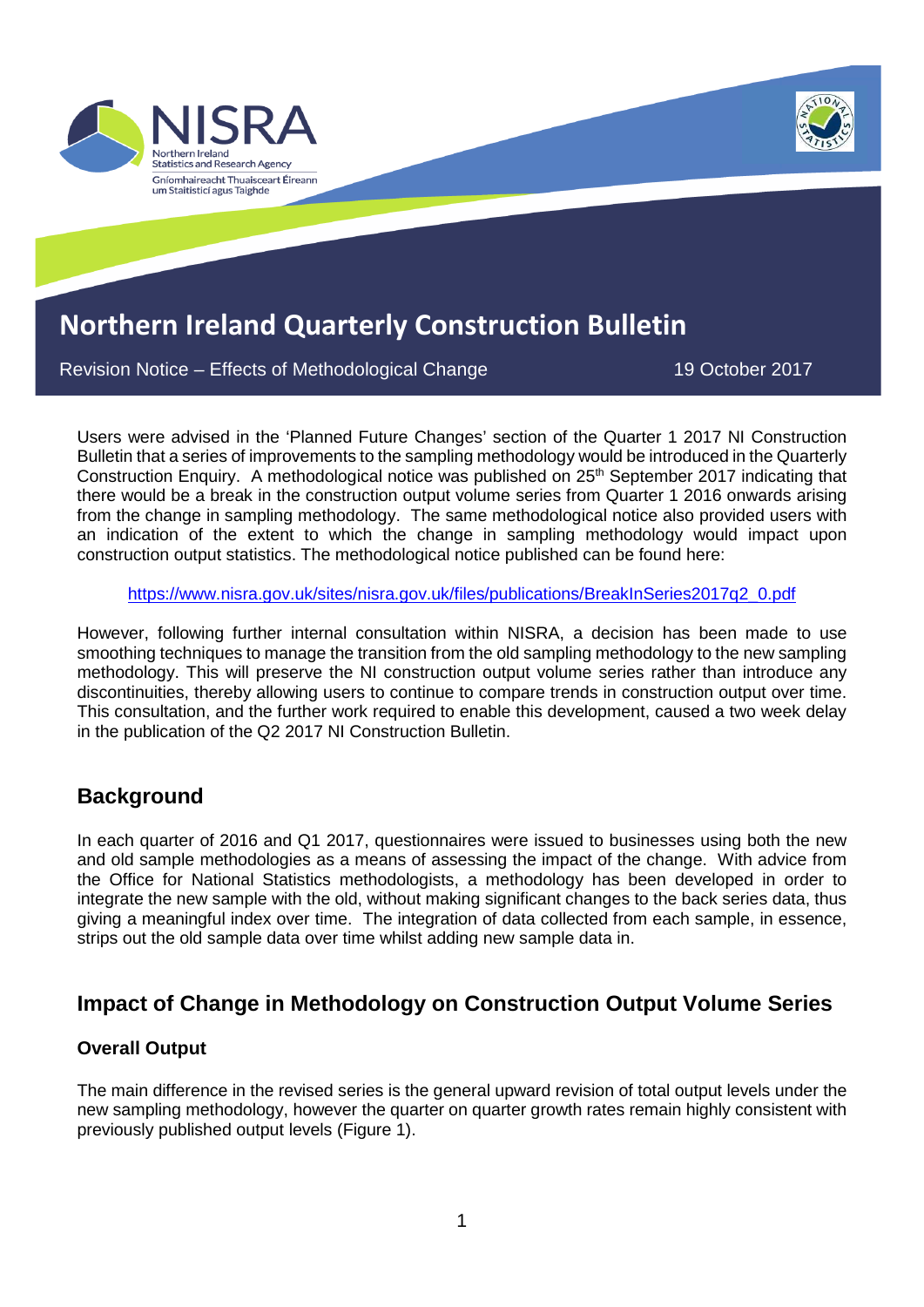



### **New Work and Repair & Maintenance**

Within the sub-components of construction output, New Work tends to revise upwards whereas Repair and Maintenance Work tends to revise downwards under the new sampling methodology (Figure 2). This is caused by a combination of firm selection and re-stratification of firms within the sample. However, the quarter on quarter variations in growth within the sub-components of construction under the new methodology are consistent with those previously published.

**Figure 2: Construction Output - New Work and Repair & Maintenance**

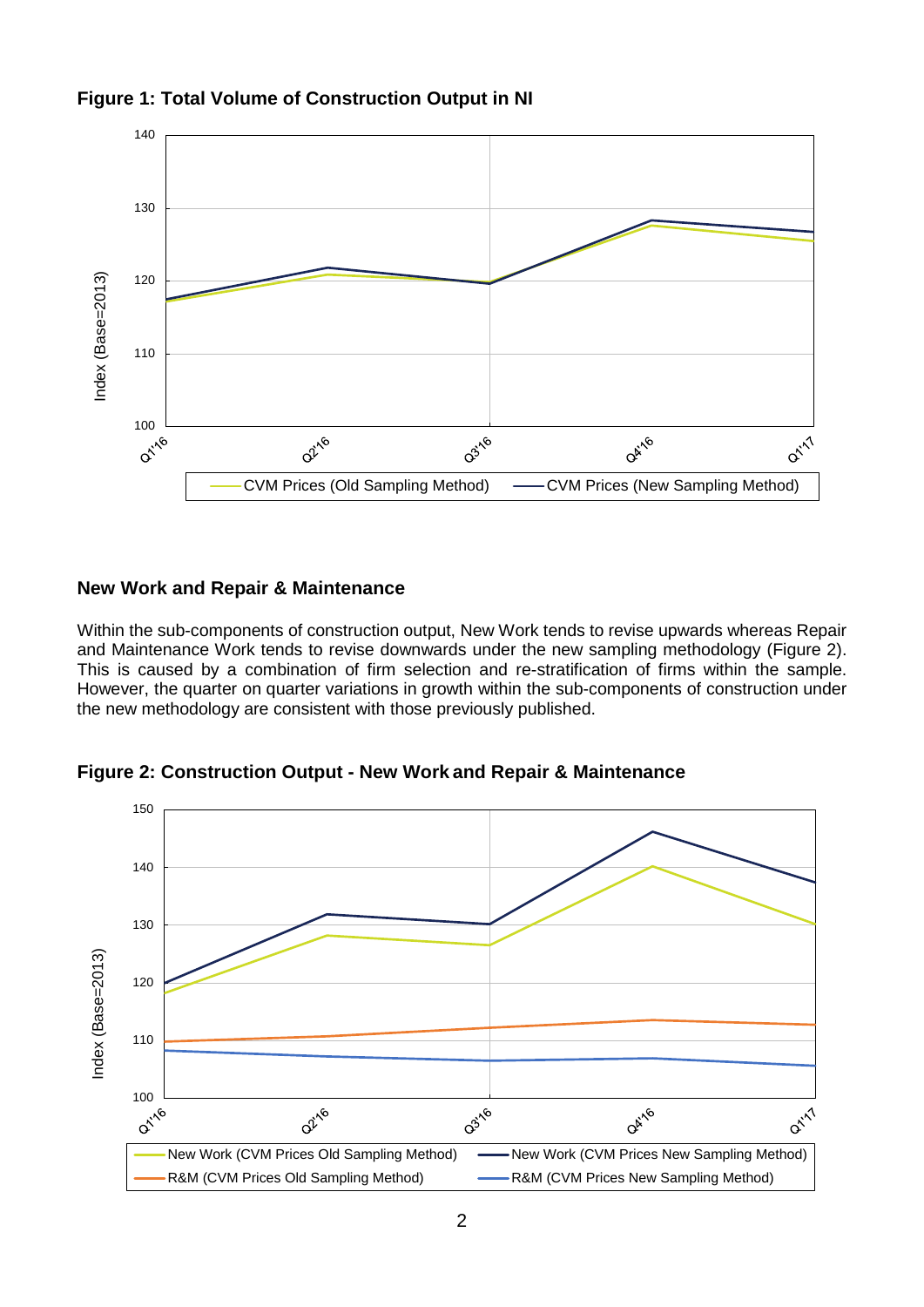#### **Housing, Infrastructure and Other Work**

Within the sub-levels of construction output, Housing tends to revise upwards whereas Infrastructure and Other Work tend to revise downwards under the new sampling methodology (Figures 3-5). However, the quarter on quarter growth rates within the sub-components of construction under the new methodology are highly consistent with those previously published except for Housing work in Q4 2016 (Figure 3). This is caused by a combination of firm selection and re-stratification of firms within the sample.



**Figure 3: Construction Output – Housing**

**Figure 4: Construction Output – Infrastructure**